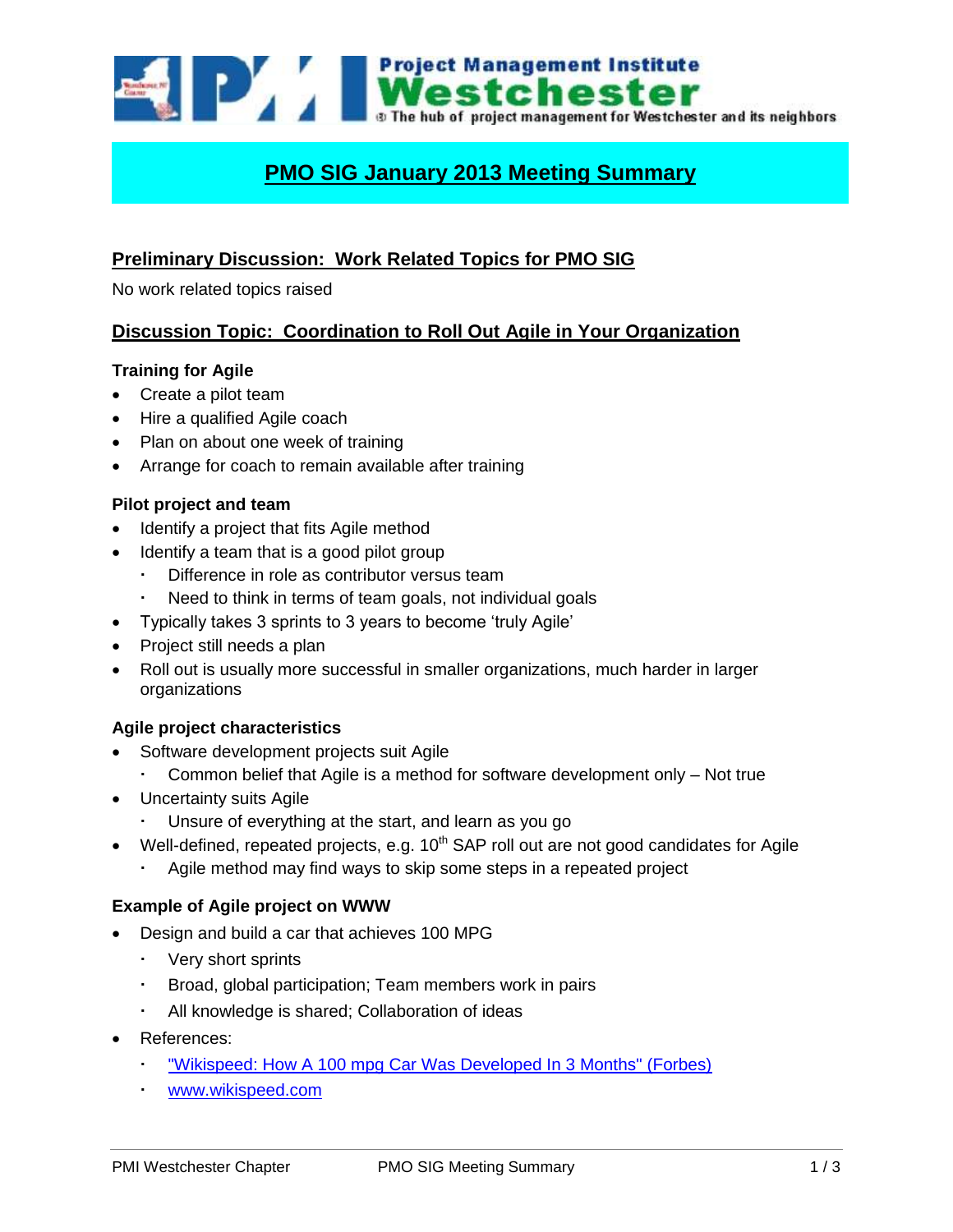

#### **Agile project method**

- Inception of Agile project
	- Examine the problem/task
	- Build a release schedule
- Requirements may change during course of project Agile is adaptive to this
- Schedule may change, e.g. early release of preliminary version
- Scope is redefined at start of every sprint
	- Stories describe a feature desired
	- Stories are committed for each sprint, Team commits to deliver stories in the sprint
	- Stories come from the backlog for the project
	- In each sprint there are lessons learned
	- In each sprint you learn more about the capabilities of the team
- Something is always delivered from a sprint
- Agile transparency
	- The sprint is a well-known, short-term entity
	- Changes to requirements have clear impact to the sprint
	- Business owners can make better decisions; impact is transparent

#### **Agile versus Waterfall method**

- Analogy example: Project to build a multi-lane bridge in 12 months
- If project is terminated after  $4<sup>th</sup>$  month
	- With Agile, you would have a bridge, perhaps with one lane
	- With Waterfall, you would have one-third of a bridge

## **Next Meeting**

Next meeting in February. Topic: "Coordination to roll out Agile in your organization" - *continued*

## **PMO SIG Discussion Topics to Consider**

- 1. PMO Practice
	- a. PMO Resources Templates, Websites, etc.
- $\sqrt{ }$  b. PMO Best Practices to support learning and process improvement within project teams
- $\star$  c. Coordination to roll out Agile in your organization
	- d. PMO Governance and Portfolios
	- 2. PMO Promotion
		- a. Looking at the PMO from the Outside
		- b. PMO Promotion in the Academic World
		- c. Promoting the value of the PMO
		- d. Explaining the benefits of the PMO